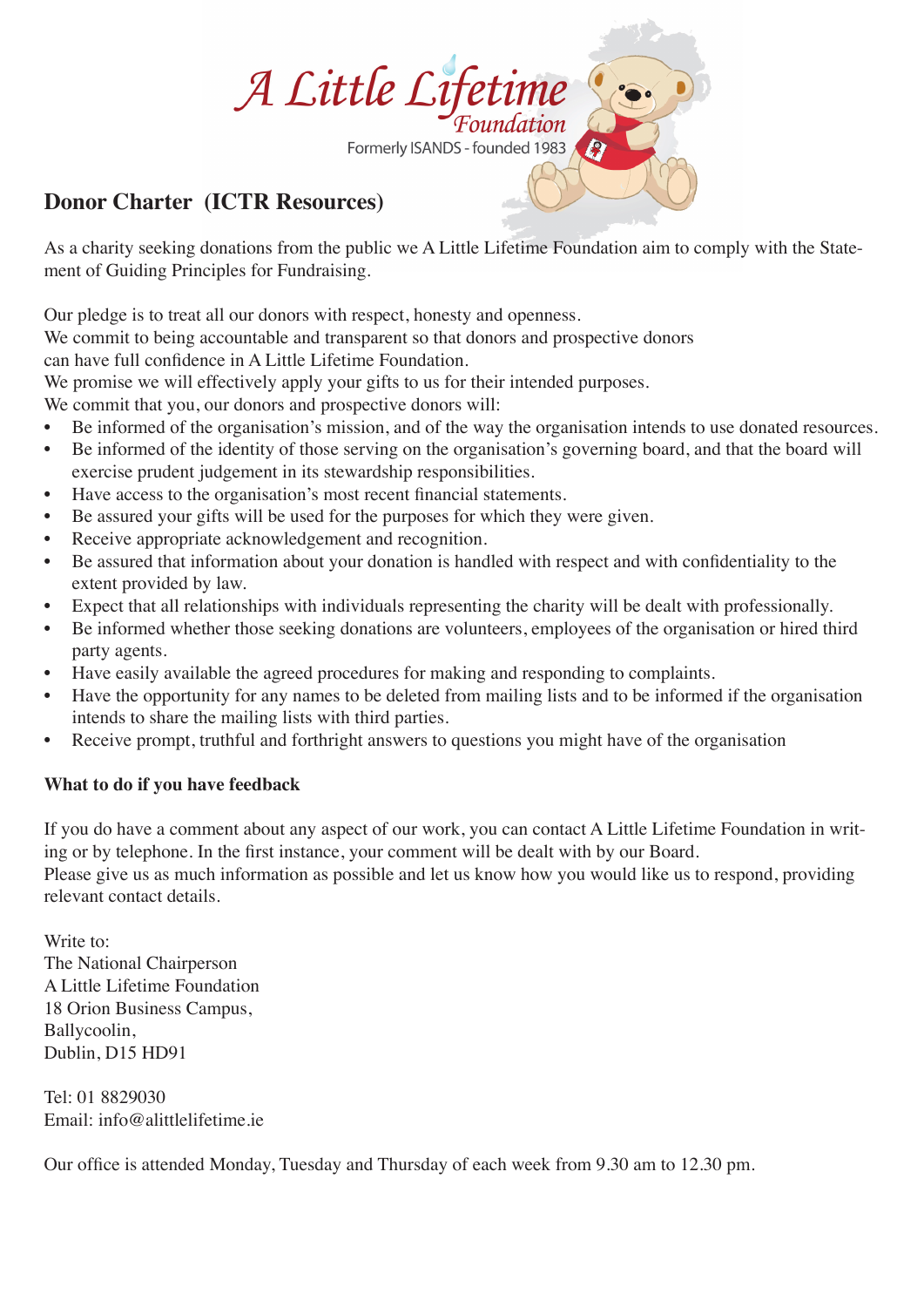

As a charity seeking donations from the public, A Little Lifetime Foundation aims to comply with the Statement of Guiding Principles for Fundraising as published by the ICTR.

A Little Lifetime Foundation is open about whether those seeking donations on their behalf are volunteers, employees of the organisation or are third party agents.

Anyone fundraising on behalf of A Little Lifetime Foundation must ensure that prospective donors are aware of their status, i.e. volunteers, employees or third party agents.

We are committed to ensuring that all our communications and dealings with the general public and our supporters are of the highest possible standard. We listen and respond to the views of the general public and our supporters so that we can continue to improve.

We welcome both positive and negative feedback. Therefore we aim to ensure that:

- 1. It is as easy as possible to make a complaint
- 2. We treat as a complaint any clear expression of dissatisfaction with our operations which calls for a response
- 3. We treat it seriously whether it is made by telephone, letter, fax, email or in person
- 4. We deal with it quickly and politely
- 5. We respond accordingly for example, with an explanation, or an apology where we have got things wrong, and information on any action taken etc
- 6. We learn from complaints, use them to improve, and monitor them at our Board

### **If you have Feedback-**

We welcome feedback on all aspects of our care. A Little Lifetime Foundation strives to provide the best services in a 'home away from home environment' for children and families. We have comment cards at various locations throughout the site and families and staff are encouraged to complete and leave them in the suggestions boxes provided.

### **If you have a complaint-**

If you do have a complaint about any aspect of our work, you can contact our National Chairperson, in writing or by providing as much information as possible and let us know how you would like us to respond to you, providing relevant contact details.

### **What happens next?**

If you complain in person or over the phone, we will try to resolve the issue there and then. Similarly, if you complain by email or in writing we will always acknowledge your complaint within seven days and do everything we can to resolve it within 21 days. If this is not possible, we will explain why and provide a new deadline.

### **What if the complaint is not resolved?**

If you are not happy with our response and you appeal, we can ensure that your appeal is considered at Board level and we will respond within two weeks of this consideration by Board members.

If you are unhappy with the outcome, you should put your complaint in writing to the Monitoring Group who oversee charities compliance with the Statement of Guiding Principles for Fundraising.

ICTR, 85 Merrion Square South, Dublin 2. T:  $+ 353 (0) 1 6769908$  E: ictr@ictr.ie

Statement of Guiding Principles for Fundraising available to view or download at this linkhttp://www.ictr.ie/content/list-resources-support-implementation-statement-guiding-principles-fundraising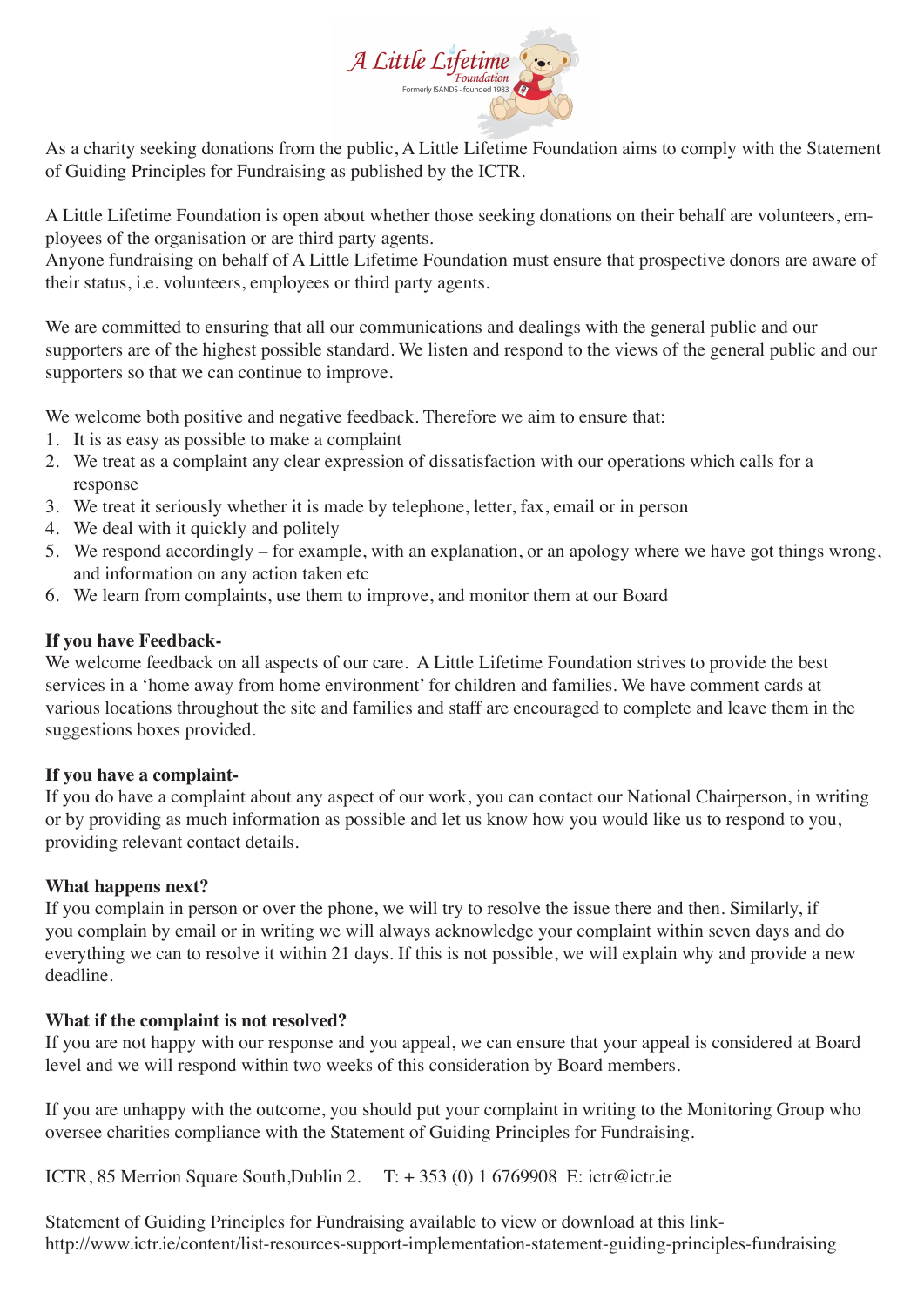

# **Public Statement**

### **Commitment to Standards in Fundraising Practice**

A Little Lifetime Foundation is fully committed to achieving the standards contained within the Statement of Guiding Principles for Fundraising.

### **The Statement exists to:**

- Improve fundraising practice
- Promote high levels of accountability and transparency by organisations fundraising from the public
- Provide clarity and assurances to donors and prospective donors about the organisations they support.

We A Little Lifetime Foundation have considered the Statement and believe we meet the standards it sets out. Where we have not complied with the Statement we have provided an explanation here (link)

A Little Lifetime Foundation report on our fundraising activities is published twice yearly in our Moments magazine and available in our most recent Annual Report which can be found here (link)

We welcome your feedback on our performance via any of the contact points provided (see below). See our Feedback and Complaints Procedure here (link).

Write to:

Write to: The National Chairperson A Little Lifetime Foundation 18 Orion Business Campus, Ballycoolin, Dublin, D15 HD91

Tel: 01 8829030 Email: info@alittlelifetime.ie

Our office is attended Monday, Tuesday and Thursday of each week from 9.30 am to 12.30 pm.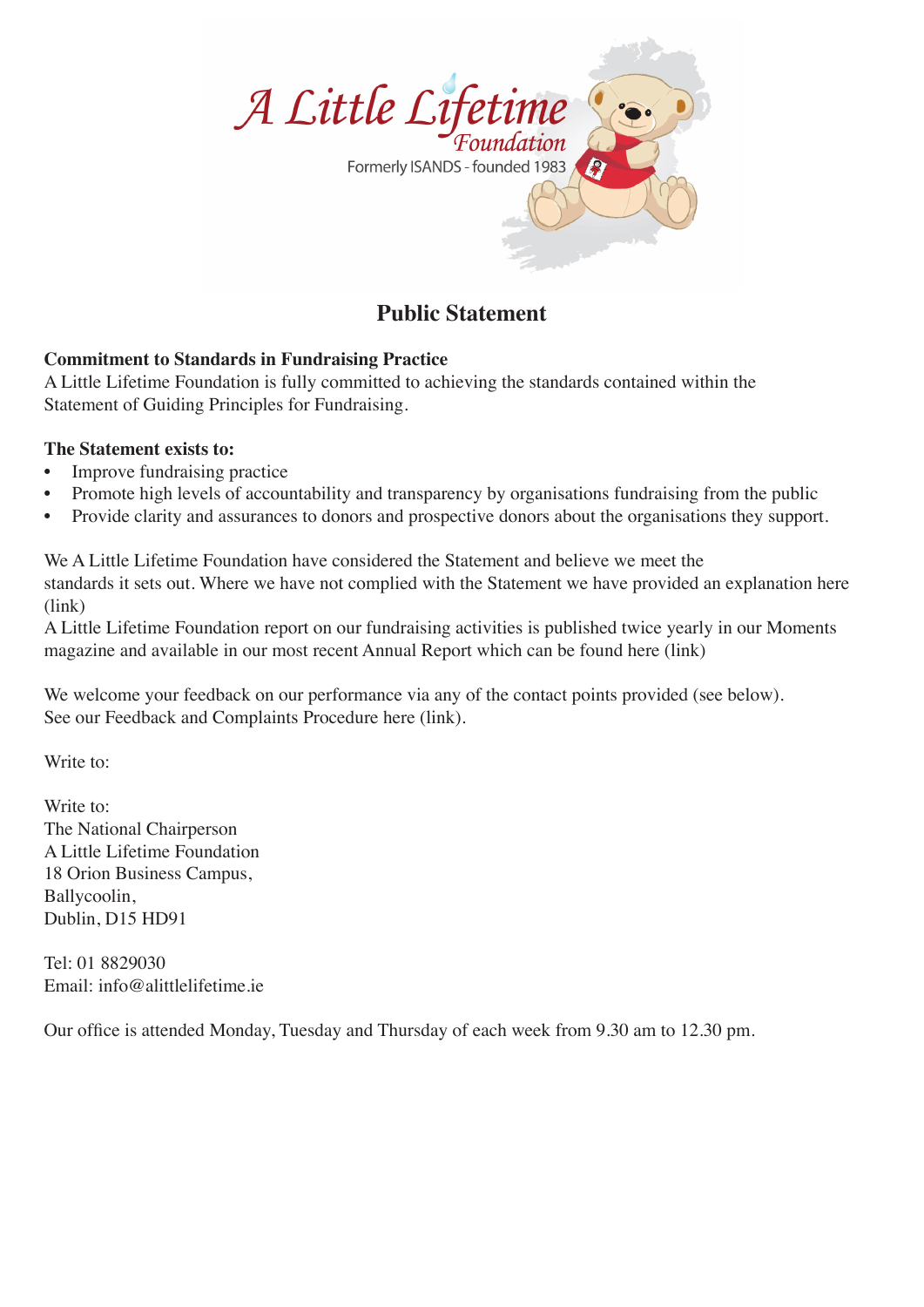### **Useful Links**

Department of Justice and Equality, Charities Regulation CRA - Charities Regulatory Authority Charities Act 2009 Street and House to House Collections Act 1962 Gaming and Lotteries Act 1956 Data Protection Act 1988 and Data Protection (Amendment) Act 2003 Irish Fundraising Forum for Direct Recruitment Dóchas' Code of Conduct on Images and Messages Dóchas' Irish Development NGOs Code of Corporate Governance Institute of Fundraising (UK) Codes of Conduct Fundraising Ireland Irish Charity Shops Association Code of Practice Association of Charity Lotteries in Ireland (ACLI) Code of Practice